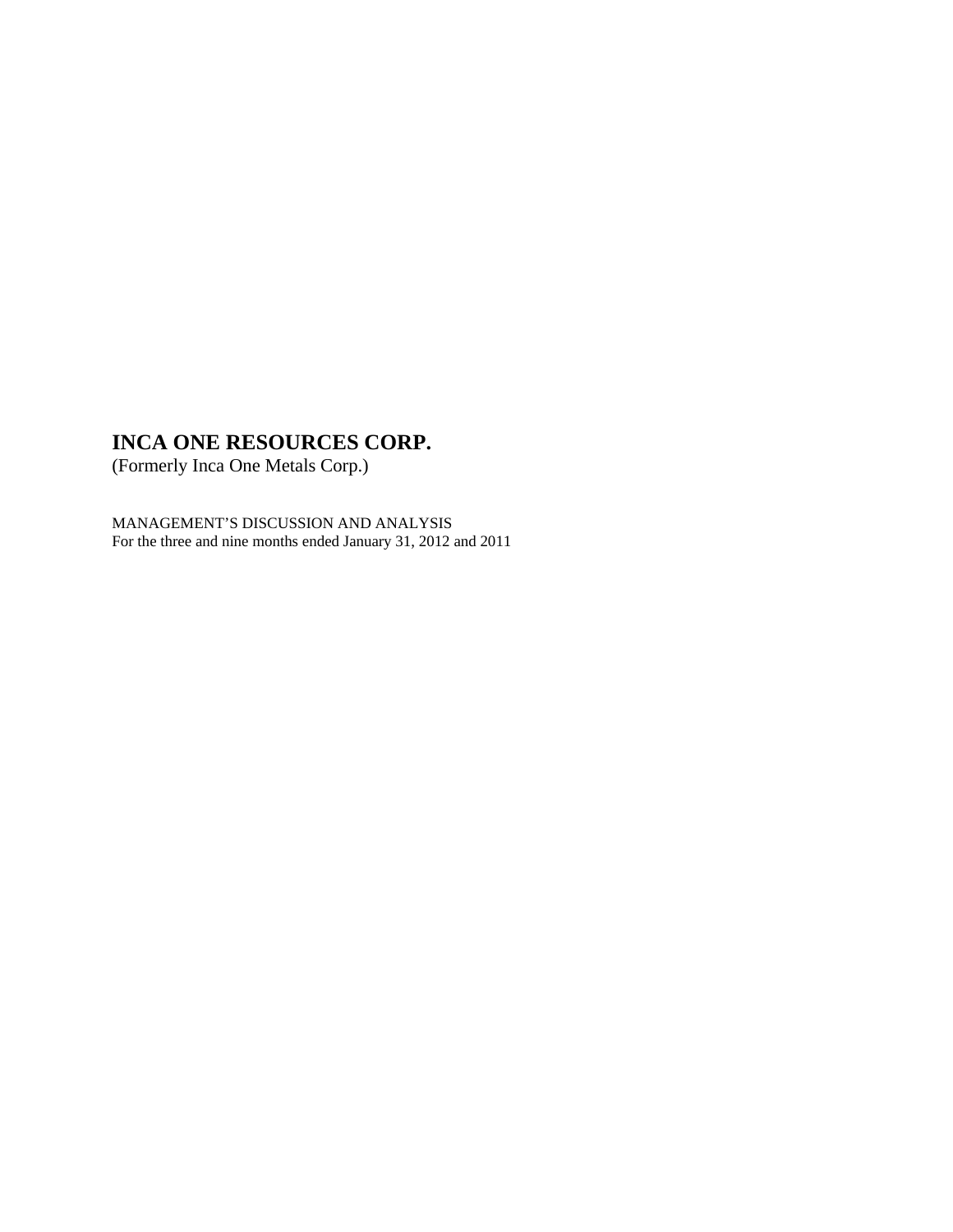(Formerly Inca One Metals Corp.)

Management's Discussion & Analysis For the three and nine months ended January 31, 2012 and 2011

Inca One Resources Corp. (the "Company" or "Inca One"), incorporated under the laws of Canada on November 9, 2005, is an exploration stage company engaged in the acquisition, exploration and development of mineral properties. It presently holds, or has the right to acquire 100% of the shares of a private Peruvian company which owns a 100% interest in the Las Huaquillas gold-copper project (the "Property") located in the Department of Cajamarca in northern Peru. In addition to the Company's ongoing work program on the Property, it continues to actively evaluate new potential projects. The Company is listed for trading on the TSX Venture Exchange ("the Exchange") under the symbol "IO".

This management's discussion and analysis ("MD&A") reports on the operating results and financial condition of the Company for the three and nine months ended January 31, 2012 and is prepared as of March 20, 2012. The MD&A should be read in conjunction with the Company's unaudited condensed interim consolidated financial statements for the three and nine months ended January 31, 2012 and the notes thereto which were prepared in accordance with IAS 34 - Interim Financial Reporting and on the basis of International Financial Reporting Standards ("IFRS") and interpretations expected to be effective as at the Company's first IFRS annual reporting date on April 30, 2012. The MD&A should also be read in conjunction with the audited financial statements and management's discussion and analysis for the year ended April 30, 2011 which were prepared in accordance with Canadian generally accepted accounting principles ("Canadian GAAP") prior to the conversion to IFRS.

All dollar amounts referred to in this MD&A are expressed in Canadian dollars except where indicated otherwise.

### **Cautionary Note Regarding Forward-Looking Information**

This document may contain "forward-looking information" within the meaning of Canadian securities legislation ("forward-looking statements"). These forward-looking statements are made as of the date of this document and the Company does not intend, and does not assume any obligation, to update these forward-looking statements, except as required under applicable securities legislation.

Forward-looking statements relate to future events or future performance and reflect management's expectations or beliefs regarding future events and include, but are not limited to, the Company and its operations, its planned exploration activities, the adequacy of its financial resources and statements with respect to the estimation of mineral reserves and mineral resources, the realization of mineral reserve estimates, the timing and amount of estimated future production, costs of production, capital expenditures, success of mining operations, environmental risks, unanticipated reclamation expenses, title disputes or claims and limitations on insurance coverage. In certain cases, forward-looking statements can be identified by the use of words such as "plans", "expects" or "does not expect", "is expected", "budget", "scheduled", "estimates", "forecasts", "intends", "anticipates" or "does not anticipate", or "believes", or variations of such words and phrases or statements that certain actions, events or results "may", "could", "would", "might" or "will be taken", "occur" or "be achieved" or the negative of these terms or comparable terminology. In this document, certain forward-looking statements are identified by words including "may", "future", "expected", "intends" and "estimates". By their very nature forward-looking statements involve known and unknown risks, uncertainties and other factors which may cause the actual results, performance or achievements of the Company to be materially different from any future results, performance or achievements expressed or implied by the forward-looking statements. Such factors include, among others, risks related to actual results of current exploration activities; changes in project parameters as plans continue to be refined; future prices of resources; possible variations in ore reserves, grade or recovery rates; accidents, labour disputes and other risks of the mining industry; delays in obtaining governmental approvals or financing or in the completion of development or construction activities; as well as those factors detailed from time to time in the Company's interim and annual consolidated financial statements and management's discussion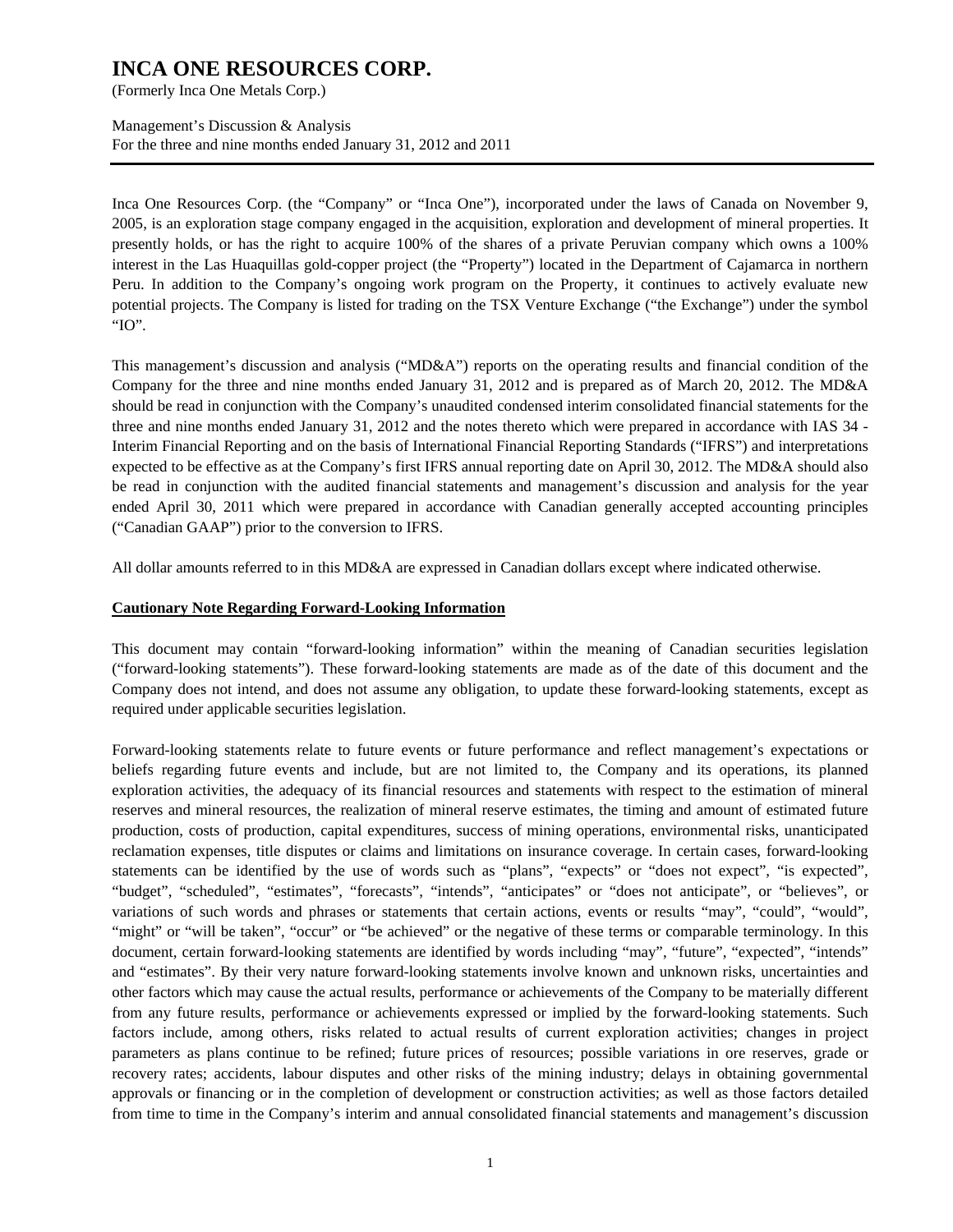(Formerly Inca One Metals Corp.)

Management's Discussion & Analysis For the three and nine months ended January 31, 2012 and 2011

and analysis of those statements, all of which are filed and available for review under the Company's profile on SEDAR at www.sedar.com. Although the Company has attempted to identify important factors that could cause actual actions, events or results to differ materially from those described in forward-looking statements, there may be other factors that cause actions, events or results not to be as anticipated, estimated or intended. The Company provides no assurance that forward-looking statements will prove to be accurate, as actual results and future events could differ materially from those anticipated in such statements. Accordingly, readers should not place undue reliance on forward-looking statements.

### **Highlights for the Period**

Effective May 11, 2011, the Company changed its name to Inca One Metals Corp. and its common shares commenced trading on the Exchange under the new trading symbol "IO".

- On May 24, 2011, the Company entered into a loan agreement whereby Inca One will advance up to US\$100,000 to a Peruvian company to fund its exploration activities.

- On June 28, 2011, Inca One formed its wholly-owned subsidiary in Peru named Inca One Metals S.A.

- On June 30, 2011, the Company closed a non-brokered private placement of 5,000,000 units at \$0.40 per unit for gross proceeds of \$2,000,000.

- On July 5, 2011, the Company terminated its option agreement with Unity Energy Corp. with regard to the Thorburn Lake property and wrote off \$40,545 in resource property costs.

- On July 1, 2011, Inca One hired Katty Vargas as General Manger in Peru. Mrs. Vargas has 17 years of experience working for international exploration mining companies. She has worked with Anglo Gold Ashanti, The Grosso Group, Pasminco Exploration, and most recently with Norsemont Mining Inc.

- On September 1, 2011, Inca One opened its offices in Lima, Peru.

- On October 19, 2011, Inca One commenced the socio-economic and environmental baseline studies on the Las Huaquillas Gold project in Peru.

- On October 26, 2011, the Company changed its name from Inca One Metals Corp. to Inca One Resources Inc. There is no change to the Company's capital structure or trading symbol, "IO".

- On January 18, 2012, Inca One signed an amended agreement with the optionors of the Las Huaquillas Gold project whereby if the drill permits were not received by June 27, 2012, all option payments due starting from July 26, 2012 shall be deferred until the drill permits are obtained.

- On February 14, 2012, Inca One completed the socio-economic baseline study on the Las Huaquillas Gold project in Peru.

- On February 22, 2012, Inca One commenced a sustainability program to support the communities surrounding the Las Huaquillas Gold project in Peru.

- On March 13, 2012, the Company announced that it has completed its water studies, sustainability program and archeological studies on the Las Huaquillas Gold project in Peru. In addition, Inca One plans to complete between April and July 2012, the environmental baseline study, drilling application and in-person workshop with the local Peruvian project stakeholders and submit the drilling application to the Ministry of Energy and Mines in Peru.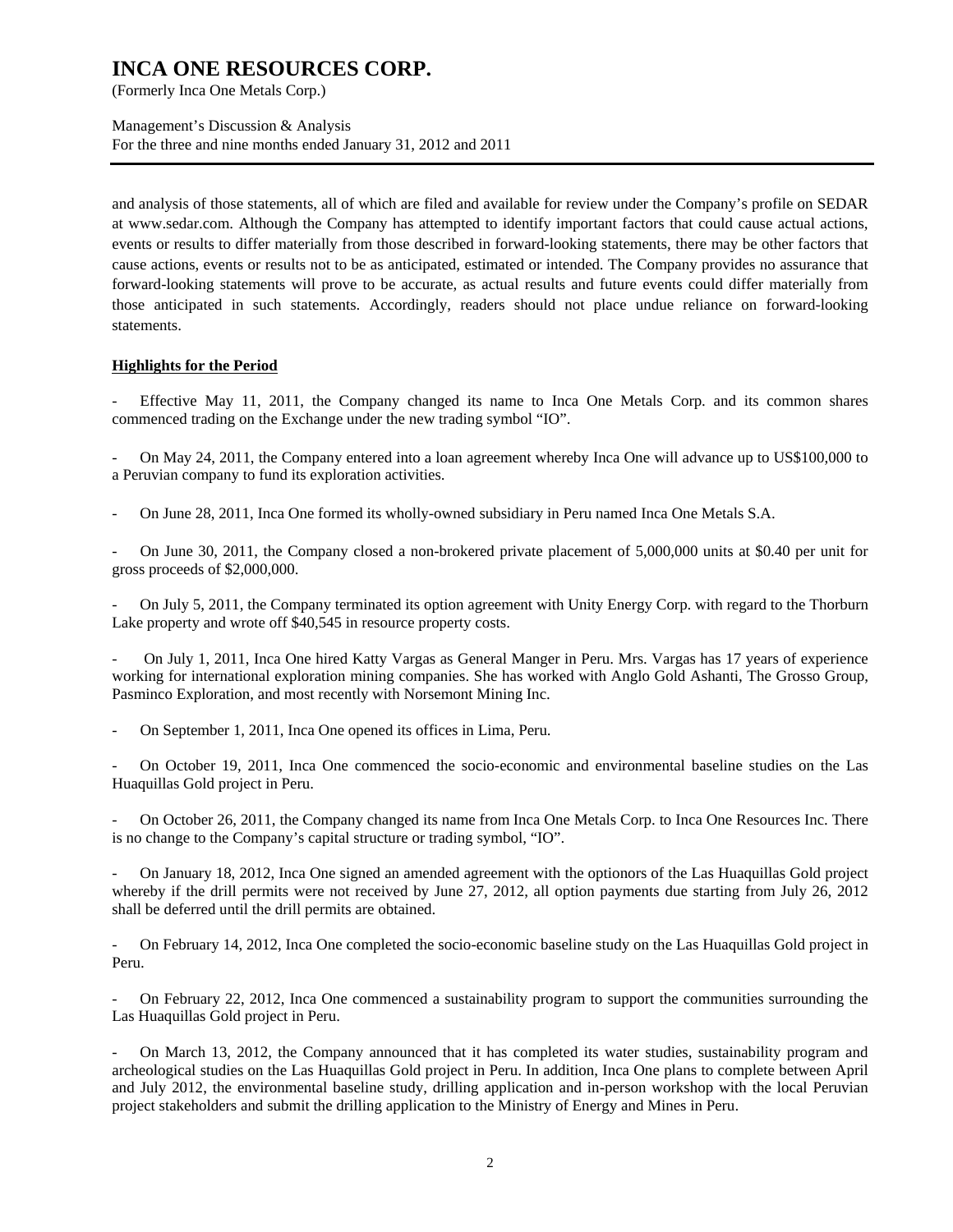(Formerly Inca One Metals Corp.)

Management's Discussion & Analysis For the three and nine months ended January 31, 2012 and 2011

### **Las Huaquillas Project (the "Project")**

On March 25, 2011, the Company entered into a definitive letter agreement with Rial Minera SAC ("Rial") and its shareholders (collectively the "Optionors") pursuant to which the Company has been granted an option to acquire all of the issued and outstanding shares of Rial (the "Rial Shares"). Rial is a private Peruvian company that owns a 100% interest in the Las Huaquillas gold-copper project located in the Department of Cajamarca in northern Peru. Pursuant to the agreement, the Company can acquire a 100% of the Rial Shares, of which 95% may be acquired by (a) paying an aggregate of US\$5,000,000 to the Optionors; (b) issuing 5,000,000 common shares of the Company to the Optionors; and (c) incurring exploration expenditures of US\$10,000,000 over a period of four years.

Upon the Company acquiring 95% of Rial Shares, a 1% net smelter royalty shall be payable to the Optionors on all future production. After completion of the cash and share payments and exploration expenditures, the Company may earn a further 5% of Rial Shares by issuing an additional 3,000,000 common shares to one of the Optionors within 15 days of notice of exercise of the option. In addition, the Company shall issue to one of the Optionors as bonus payments one common share of the Company per each new ounce of gold or gold equivalent that is found or determined to exist on the project, in excess of 560,000 ounces of gold or gold equivalent, to be delivered upon public announcement of such discovery.

A finder's fee of \$282,500 and 400,000 common shares are payable to an arm's length party over a period of four years, of which US\$35,625 was paid and 16,250 common shares were issued as at March 20, 2012.

As at January 31, 2012, the Company incurred acquisition costs of \$670,681 and exploration expenditures of \$334,473 for a total of \$1,005,154. Acquisition costs of \$670,681 consisted of option payments of US\$400,000 and 210,000 common shares at a fair value of \$77,700, staking costs of \$49,381 and professional and other costs of \$145,582.

On January 18, 2012, the Company signed an amended agreement with the Optionors ("Amended Agreement") whereby if by June 27, 2012, Minera Huaquillas SAC ("Minera") has not received the permits required to carry out exploration activities in the Project ("drill permits"), all options payments due starting from July 26, 2012 shall be deferred until the drill permits have been obtained. In addition, Minera is required to submit its application for the drill permits not later than June 20, 2012.

### *About the Project:*

The Project is located in the Department of Cajamarca in northern Peru. It is easily accessible by road and is situated at a relatively low elevation of between 1000 to 1800 meters. It consists of 9 mineral concessions and is 3700 hectares in size.

Peru, a mineral rich country, is the largest gold producer in South America ( $6<sup>th</sup>$  worldwide), the world's largest producer of silver and the 2nd largest producer of copper worldwide as of 2009. **(1)** "The Cajamarca mining district, located in northern Peru, has one of the largest gold inventories in South America with the economic high-sulphidation Yanacocha Au mine, plus several smaller Au epithermal and porphyry Cu-Au deposits."  $(2)$ 

Several gold targets and two porphyry copper-gold systems have been identified on the Project to date:

- a) Gold targets include the 2.2 km long Los Socavones Zone, including the El Huabo and Las Huaquillas showings and the Porvenir-Guabo Alto high-sulphidation epithermal zone.
- b) Porphyry Cu-Au: The Cementerio and San Antonio Cu- Au porphyry systems.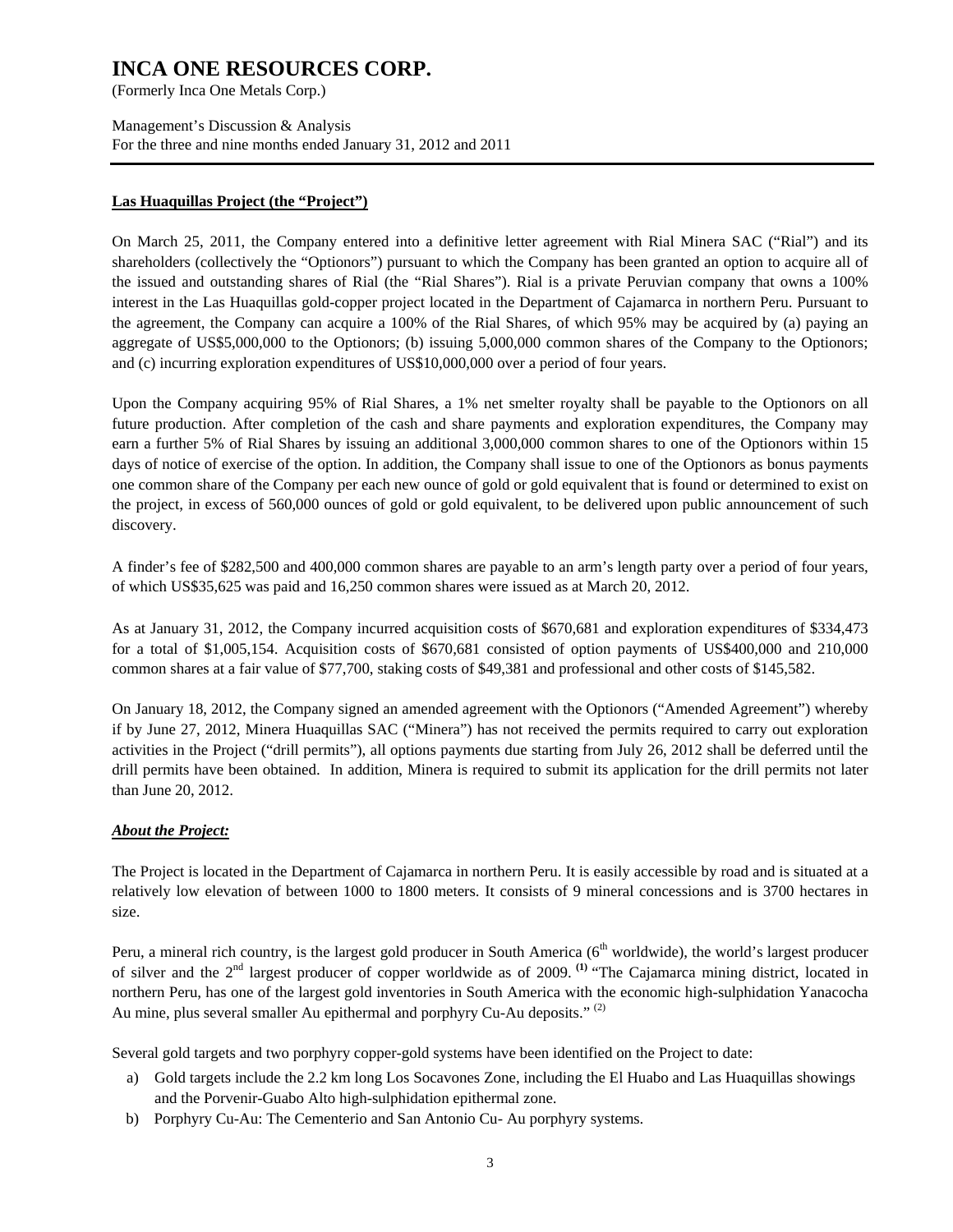(Formerly Inca One Metals Corp.)

Management's Discussion & Analysis For the three and nine months ended January 31, 2012 and 2011

Previous exploration on the Project by Cooperacion Minero Peruano - Alemana (1988-1992) and Sulliden Gold Corporation Ltd. (TSX: SUE, "Sulliden") (1996 - 1999) consisted of surface geological, geochemical, and geophysical studies, 26 drill holes and 1200 meters of underground workings.

In 1998, Sulliden estimated that a 500 meter section of the 2.2 km long **Los Socavones Zone hosts a geological resource of 6.57 million tonnes grading 2.09 g/t Au and 25.2 g/t Ag, equivalent to 443,000 ounces of gold and 5.3 million ounces of silver.** This has been calculated at a cutoff of 1.5 g/t gold, and remains open at depth and along strike. This historic resource, based on 10 drill holes and 20 mineralized intercepts, was estimated by Sulliden to a depth of 200 meters.*(3)* 

The historic resource was calculated in 1998 and the Company has not completed the work necessary to have the historical estimate verified by a Qualified Person. The Company is not treating the estimate as a current NI 43-101 defined resource and the historical estimate should not be relied upon. The Project will require considerable future exploration which the Company intends to carry out in due course.

The average true width encountered to date of the Los Socavones gold mineralization is 20+ meters, with some intercepts more than 75 meters in true width. Only a quarter of the length of the Los Socavones Zone has been drill tested in some detail. Table 1 below summarizes some highlighted mineralized intercepts of the Los Socavones Zone. **(3)**

| <b>DDH</b>     | From (m) | To(m)  | Length $(m)$ | Au(g/t) | Ag(g/t) |
|----------------|----------|--------|--------------|---------|---------|
| <b>LH97-08</b> |          | 78.0   | 78.0         | 2.71    | 19.0    |
| LH97-13        | 181.75   | 195.25 | 13.50        | 2.86    | 57.0    |
| LH97-07        | 28.5     | 70.5   | 42.0         | 2.05    | 24.6    |
| $PD-1$         | 100.25   | 134.65 | 34.4         | 2.71    | 38.63   |
| $PD-2$         | 66.15    | 80.15  | 14.0         | 8.41    | 105.93  |
| $PD-4$         | 39.25    | 59.45  | 20.2         | 2.79    | 42.77   |

### **Table 1: Highlighted mineralized intercepts of the Los Socavones Zone.** (3)

Sulliden drilled exploratory holes in the Cementario and San Antonio copper-gold-porphyry systems (each system is more than 1 kilometer across) based on soil, rock, and IP anomalies. The best hole at Cementario (LH97-04) intersected 99.5 meters of 0.47% Cu and 0.11g/t Au.**(2)(3)** The Company has filed a technical report relating to the Project prepared in accordance with National Instrument 43-101 on Sedar and it is also available on the Company's website www.incaone.com.

- *(1) Source: US Geological Survey (2009 Minerals Yearbook Peru, February 2011)*
- *(2) Source: Tectonic, Magmatic and Metallogenic Evolution of The Cajamarca Mining District, Northern Peru. PHD Thesis; Richard Charles Idris Davies. December 2002.*
- *(3) Source: Sulliden Annual Report filed August 12, 1998, available on www.sedar.com*

The technical information above has been prepared in accordance with the Canadian regulatory requirements set out in NI 43-101 and reviewed on behalf of the Company by Thomas A. Henricksen, PhD, a Qualified Person under NI 43-101.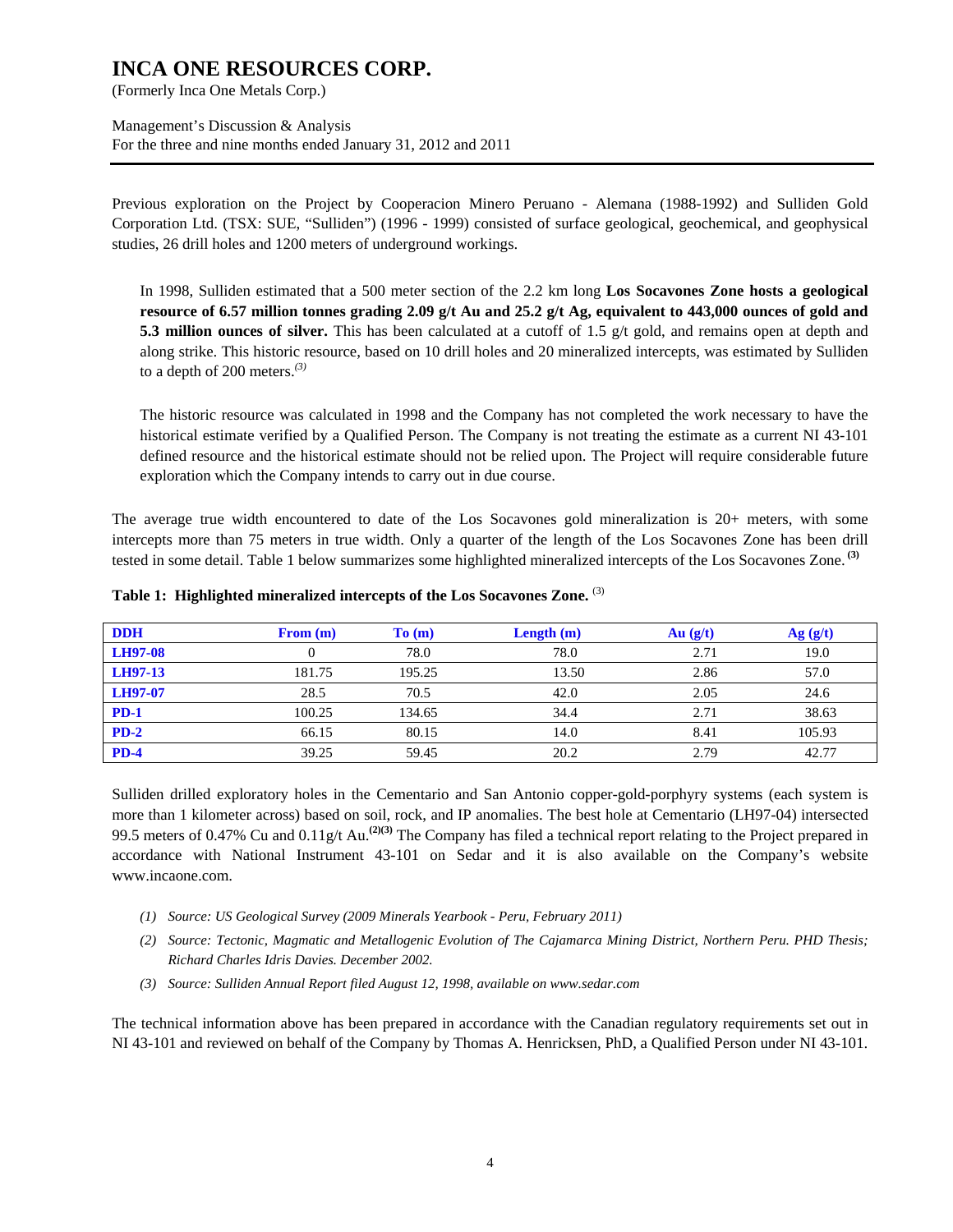(Formerly Inca One Metals Corp.)

Management's Discussion & Analysis For the three and nine months ended January 31, 2012 and 2011

### **Risk Factors**

The Company is in the business of acquiring, exploring and, if warranted, developing and exploiting natural resource properties. Due to the nature of the Company's business and the present stage of exploration of its resource property (which is primarily early stage exploration property with no known resources or reserves that have not been explored by modern methods), the following risk factors, among others, will apply:

*Mining Industry is Intensely Competitive:* The Company's business of the acquisition, exploration and development of mineral properties is intensely competitive. The Company may be at a competitive disadvantage in acquiring additional mining properties because it must compete with other individuals and companies, many of which have greater financial resources, operational experience and technical capabilities than the Company. Increased competition could adversely affect the Company's ability to attract necessary capital funding or acquire suitable producing properties or prospects for mineral exploration in the future.

*Resource Exploration and Development is Generally a Speculative Business:* Resource exploration and development is a speculative business and involves a high degree of risk, including, among other things, unprofitable efforts resulting not only from the failure to discover mineral deposits but from finding mineral deposits which, though present, are insufficient in size to return a profit from production. The marketability of natural resources that may be acquired or discovered by the Company will be affected by numerous factors beyond the control of the Company. These factors include market fluctuations, the proximity and capacity of natural resource markets, government regulations, including regulations relating to prices, taxes, royalties, land use, importing and exporting of minerals and environmental protection. The exact effect of these factors cannot be accurately predicted, but the combination of these factors may result in the Company not receiving an adequate return on invested capital. The great majority of exploration projects do not result in the discovery of commercially mineable deposits of ore.

*Fluctuation of Metal Prices:* Even if commercial quantities of mineral deposits are discovered by the Company, there is no guarantee that a profitable market will exist for the sale of the metals produced. Factors beyond the control of the Company may affect the marketability of any substances discovered. The prices of various metals have experienced significant movement over short periods of time, and are affected by numerous factors beyond the control of the Company, including international economic and political trends, expectations of inflation, currency exchange fluctuations, interest rates and global or regional consumption patterns, speculative activities and increased production due to improved mining and production methods. The supply of and demand for metals are affected by various factors, including political events, economic conditions and production costs in major producing regions. There can be no assurance that the price of any mineral deposit will be such that its mineral property could be mined at a profit.

*Permits and Licenses:* The operations of the Company will require licenses and permits from various governmental authorities. There can be no assurance that the Company will be able to obtain all necessary licenses and permits that may be required to carry out exploration, development and mining operations at its projects, on reasonable terms or at all. Delays or a failure to obtain such licenses and permits or a failure to comply with the terms of any such licenses and permits that the Company does obtain, could have a material adverse effect on the Company.

*No Assurance of Profitability:* The Company has no history of earnings and, due to the nature of its proposed business, there can be no assurance that the Company will ever be profitable. The Company has not paid dividends on its shares since incorporation and does not anticipate doing so in the foreseeable future. The only present source of funds available to the Company is from the sale of its common shares or, possibly, the sale or optioning of a portion of its interest in its mineral property. Even if the results of exploration are encouraging, the Company may not have sufficient funds to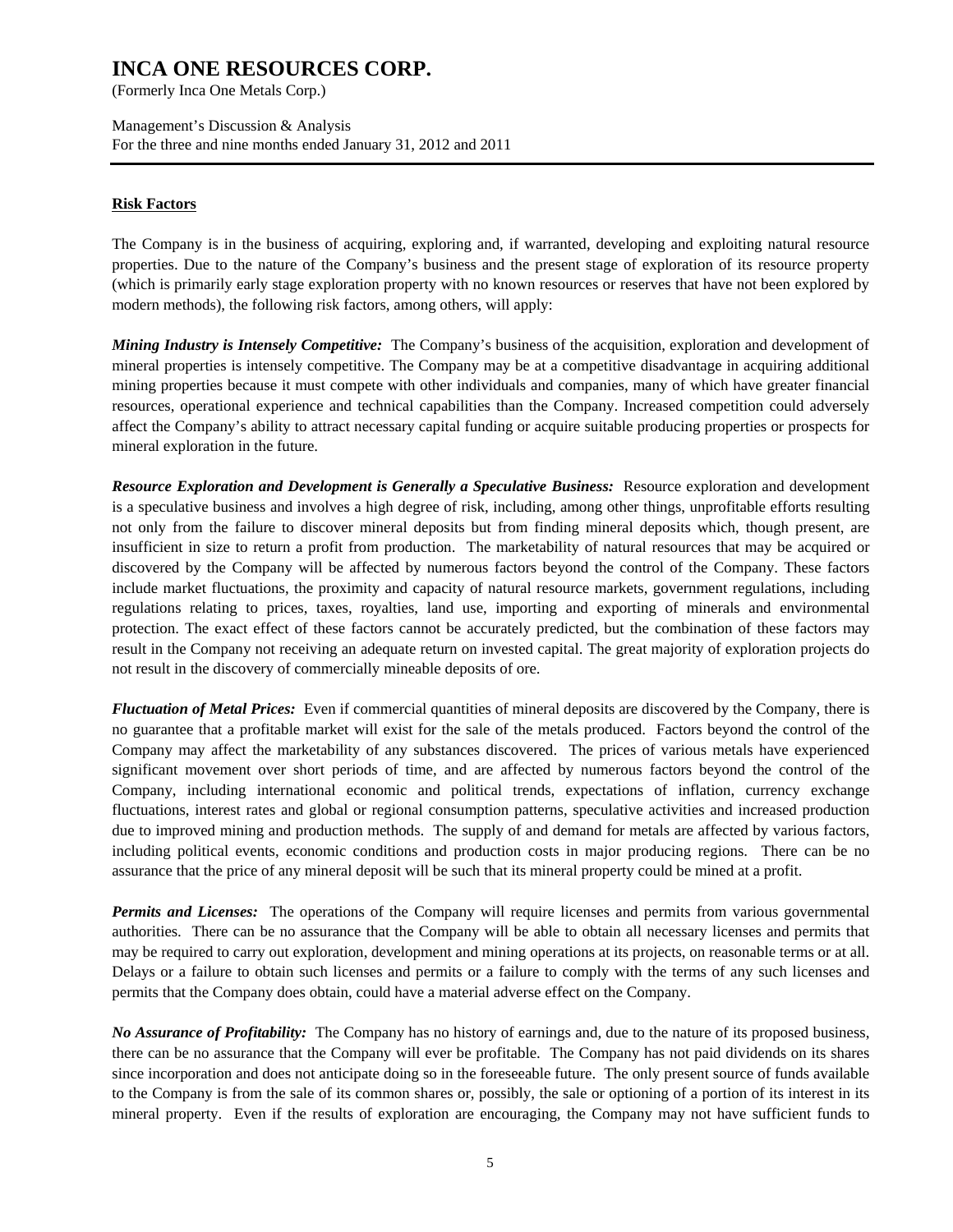(Formerly Inca One Metals Corp.)

Management's Discussion & Analysis For the three and nine months ended January 31, 2012 and 2011

conduct the further exploration that may be necessary to determine whether or not a commercially mineable deposit exists. While the Company may generate additional working capital through further equity offerings or through the sale or possible syndication of its property, there can be no assurance that any such funds will be available on favourable terms, or at all. At present, it is impossible to determine what amounts of additional funds, if any, may be required. Failure to raise such additional capital could put the continued viability of the Company at risk.

*Uninsured or Uninsurable Risks:* Exploration, development and mining operations involve various hazards, including environmental hazards, industrial accidents, metallurgical and other processing problems, unusual or unexpected rock formations, structural cave-ins or slides, flooding, fires, metal losses and periodic interruptions due to inclement or hazardous weather conditions. These risks could result in damage to or destruction of mineral properties, facilities or other property, personal injury, environmental damage, delays in operations, increased cost of operations, monetary losses and possible legal liability. The Company may not be able to obtain insurance to cover these risks at economically feasible premiums or at all. The Company may elect not to insure where premium costs are disproportionate to the Company's perception of the relevant risks. The payment of such insurance premiums and of such liabilities would reduce the funds available for exploration and production activities.

*Government Regulation:* Any exploration, development or mining operations carried on by the Company will be subject to government legislation, policies and controls relating to prospecting, development, production, environmental protection, mining taxes and labour standards. In addition, the profitability of any mining prospect is affected by the market for precious and/or base metals which is influenced by many factors including changing production costs, the supply and demand for metals, the rate of inflation, the inventory of metal producing corporations, the political environment and changes in international investment patterns.

*Environmental Restrictions:* The activities of the Company are subject to environmental regulations promulgated by government agencies in different countries from time to time. Environmental legislation generally provides for restrictions and prohibitions on spills, releases or emissions into the air, discharges into water, management of waste, management of hazardous substances, protection of natural resources, antiquities and endangered species and reclamation of lands disturbed by mining operations. Certain types of operations require the submission and approval of environmental impact assessments. Environmental legislation is evolving in a manner which means stricter standards, and enforcement, fines and penalties for non-compliance are more stringent. Environmental assessments of proposed projects carry a heightened degree of responsibility for companies and directors, officers and employees. The cost of compliance with changes in governmental regulations has a potential to reduce the profitability of operations.

*Dependence Upon Others and Key Personnel:* The success of the Company's operations will depend upon numerous factors, many of which are beyond the Company's control, including (i) the ability to design and carry out appropriate exploration programs on its mineral property; (ii) the ability to produce minerals from any mineral deposits that may be located; (iii) the ability to attract and retain additional key personnel in exploration, marketing, mine development and finance; and (iv) the ability and the operating resources to develop and maintain the property held by the Company. These and other factors will require the use of outside suppliers as well as the talents and efforts of the Company and its consultants and employees. There can be no assurance of success with any or all of these factors on which the Company's operations will depend, or that the Company will be successful in finding and retaining the necessary employees, personnel and/or consultants in order to be able to successfully carry out such activities. This is especially true as the competition for qualified geological, technical and mining personnel and consultants is particularly intense in the current marketplace.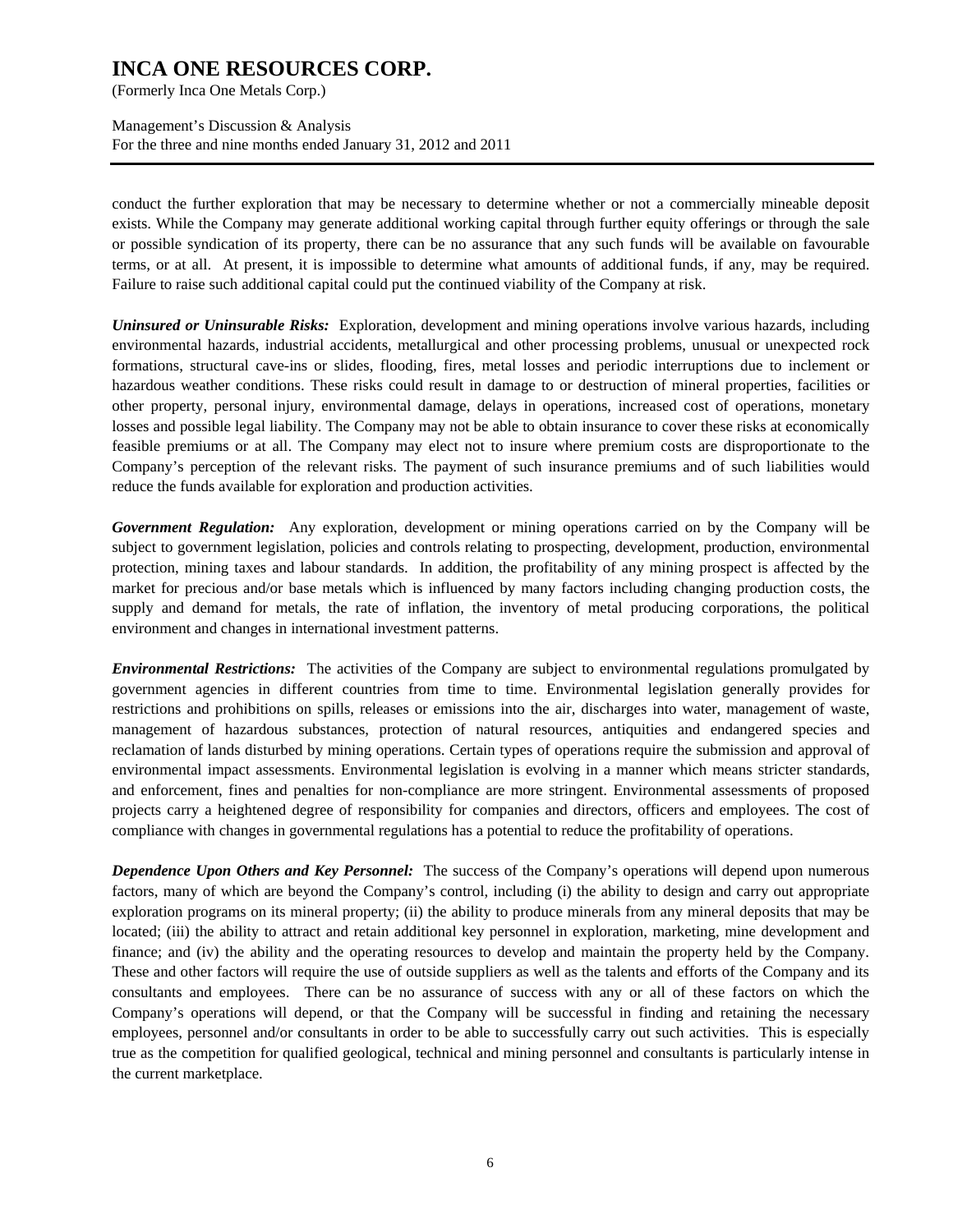(Formerly Inca One Metals Corp.)

Management's Discussion & Analysis For the three and nine months ended January 31, 2012 and 2011

*Share Price Volatility:* In recent years, the securities markets in the United States and Canada have experienced a high level of price and volume volatility, and the market price of securities of many companies, particularly those considered exploration stage companies, have experienced wide fluctuations in price which have not necessarily been related to the operating performance, underlying asset values or prospects of such companies. There can be no assurance that significant fluctuations in the trading price of the Company's common shares will not occur, or that such fluctuations will not materially adversely impact on the Company's ability to raise equity funding without significant dilution to its existing shareholders, or at all.

*Financing Risks*: The Company has limited financial resources, has no source of operating cash flow and has no assurance that additional funding will be available to it for further exploration and development of its projects or to fulfil its obligations under any applicable agreements. Although the Company has been successful in the past in obtaining financing through the sale of equity securities, there can be no assurance that it will be able to obtain adequate financing in the future or that the terms of such financing will be favourable. Failure to obtain such additional financing could result in delay or indefinite postponement of further exploration and development of its projects with the possible loss of such property.

*Insufficient Financial Resources:* The Company does not presently have sufficient financial resources to undertake by itself the exploration and development of all of its planned exploration and development programs. Future property acquisitions and the development of the Company's property will therefore depend upon the Company's ability to obtain financing through the joint venturing of projects, private placement financing, public financing, short or long-term borrowings or other means. There is no assurance that the Company will be successful in obtaining the required financing. Failure to raise the required funds could result in the Company losing, or being required to dispose of, its interest in its property. In particular, failure by the Company to raise the funding necessary to maintain in good standing its various option agreements could result in the loss of its rights to such property.

*Dilution to the Company's existing shareholders:* The Company will require additional equity financing be raised in the future. The Company may issue securities on less than favourable terms to raise sufficient capital to fund its business plan. Any transaction involving the issuance of equity securities or securities convertible into common shares would result in dilution, possibly substantial, to present and prospective holders of common shares.

*Surface Rights and Access:* Although the Company acquires the rights to some or all of the minerals in the ground subject to the tenures that it acquires, or has a right to acquire, in most cases it does not thereby acquire any rights to, or ownership of, the surface to the areas covered by its mineral tenures. In such cases, applicable mining laws usually provide for rights of access to the surface for the purpose of carrying on mining activities, however, the enforcement of such rights can be costly and time consuming. In areas where there are no existing surface rights holders, this does not usually cause a problem, as there are no impediments to surface access. However, in areas where there are local populations or land owners, it is necessary, as a practical matter, to negotiate surface access. There can be no guarantee that, despite having the right at law to access the surface and carry on mining activities, the Company will be able to negotiate a satisfactory agreement with any such existing landowners/occupiers for such access, and therefore it may be unable to carry out mining activities. In addition, in circumstances where such access is denied, or no agreement can be reached, the Company may need to rely on the assistance of local officials or the courts in such jurisdictions.

*Title:* Although the Company has taken steps to verify the title to the mineral property in which it has or has a right to acquire an interest in accordance with industry standards for the current stage of exploration of such property, these procedures do not guarantee title (whether of the Company or of any underlying vendor(s) from whom the Company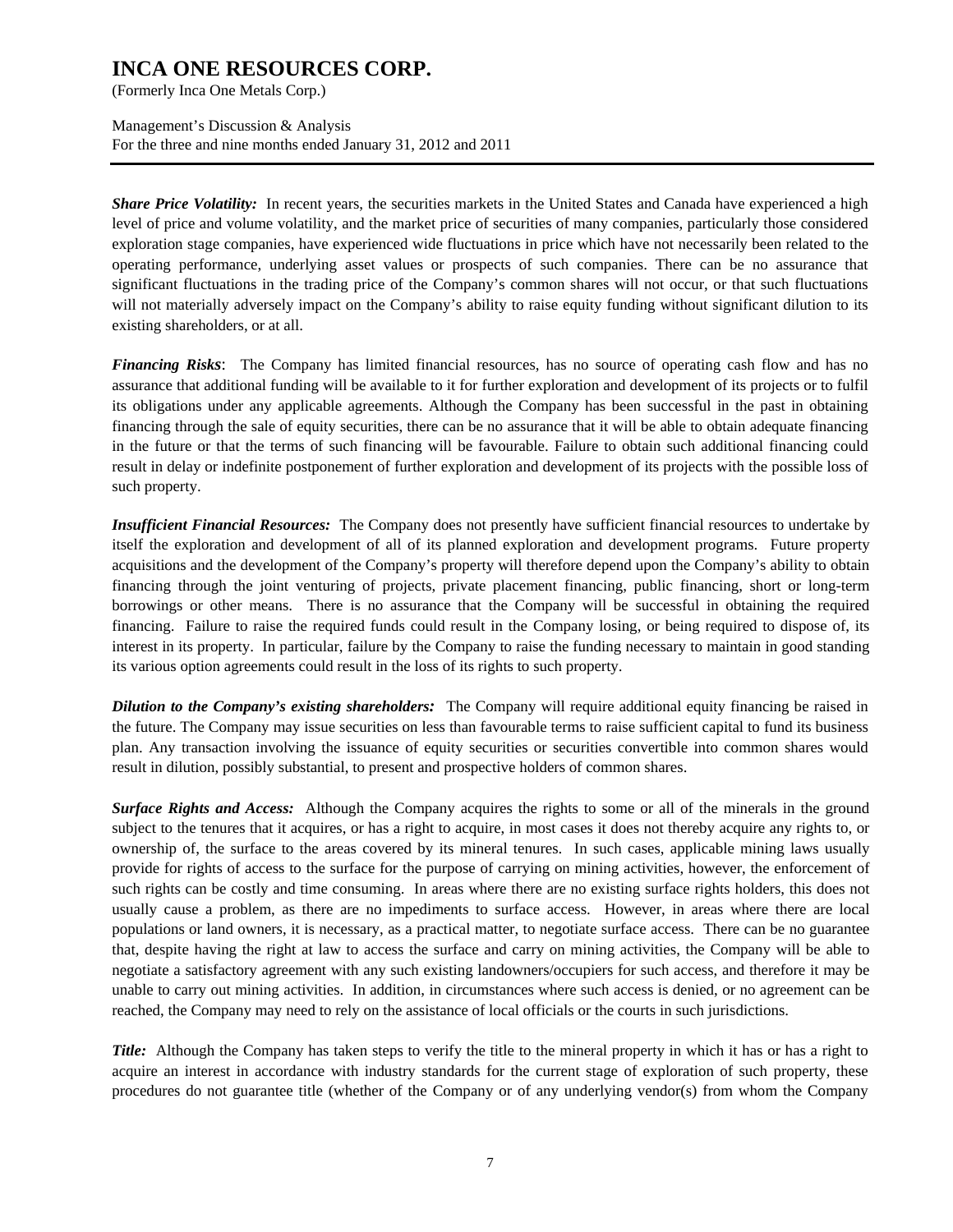(Formerly Inca One Metals Corp.)

Management's Discussion & Analysis For the three and nine months ended January 31, 2012 and 2011

may be acquiring its interest). Title to mineral properties may be subject to unregistered prior agreements or transfers, and may also be affected by undetected defects or the rights of indigenous peoples.

*Acquisition of Mineral Concessions under Agreements:* The agreement pursuant to which the Company has the right to acquire its property provides that the Company must make a series of cash payments and/or share issuances over certain time periods, expend certain minimum amounts on the exploration of the property or contribute its share of ongoing expenditures. The Company does not presently have the financial resources required to complete all expenditure obligations under its property acquisition agreement over their full term. Failure by the Company to make such payments, issue such shares or make such expenditures in a timely fashion may result in the Company losing its interest in such property. There can be no assurance that the Company will have, or be able to obtain, the necessary financial resources to be able to maintain all of its property agreement in good standing, or to be able to comply with all of its obligations thereunder, with the result that the Company could forfeit its interest in its mineral property.

#### **Summary of Quarterly Information**

| Quarter ended    | Interest Income | Loss       | Loss per share |
|------------------|-----------------|------------|----------------|
|                  | \$              | \$         | \$             |
| January 31, 2012 | 14,026          | (216,339)  | (0.01)         |
| October 31, 2011 | 4,049           | (243,038)  | (0.01)         |
| July 31, 2011    | 1,089           | (389,707)  | (0.02)         |
| April 30, 2011   | 326             | (230,578)  | (0.02)         |
| January 31, 2011 | 479             | (140, 893) | (0.01)         |
| October 31, 2010 | 182             | (71, 596)  | (0.01)         |
| July 31, 2010    |                 | (28, 179)  |                |
| April 30, 2010   |                 | (157, 567) | (0.03)         |

The results from operations for the quarter in fiscal 2010 were reported using pre-transition Canadian GAAP. The results for quarters in fiscal 2011 and 2012 were reported using IFRS.

There are no general trends regarding the Company's quarterly results and the variation seen over the quarters is primarily due to the Company's change of business. Since the sale of substantially all of the Company's assets and business operations in September 2008 ("Asset Sale") and throughout the year ended April 30, 2010, the Company's operations were restricted to sustaining its listing on the NEX and seeking new business opportunities. Management actively began searching for new business opportunities to reactivate the Company and there was an increase in operating expenses as a result of increased corporate activities related to a property acquisition, financings and management changes. This is reflected in the quarter ended April 30, 2010. In September 2010, the Company completed its property acquisition and its listing was transferred to the Exchange as a Tier 2 mining issuer and as a result, general operating costs increased. This accounted for the variation in the Company's net losses for the quarters ended January 31, 2011 and onwards.

Quarterly results can also vary significantly depending on whether the Company has abandoned any properties or granted any stock options and these are the factors that account for material variations in the Company's recent quarterly net losses, none of which are predictable. The write-off of resource properties can have a material effect on quarterly results as and when they occur (as, for example in the quarter ended April 30, 2011). The other major factor which can cause a material variation in net loss on a quarterly basis is the grant of stock options due to the resulting share-based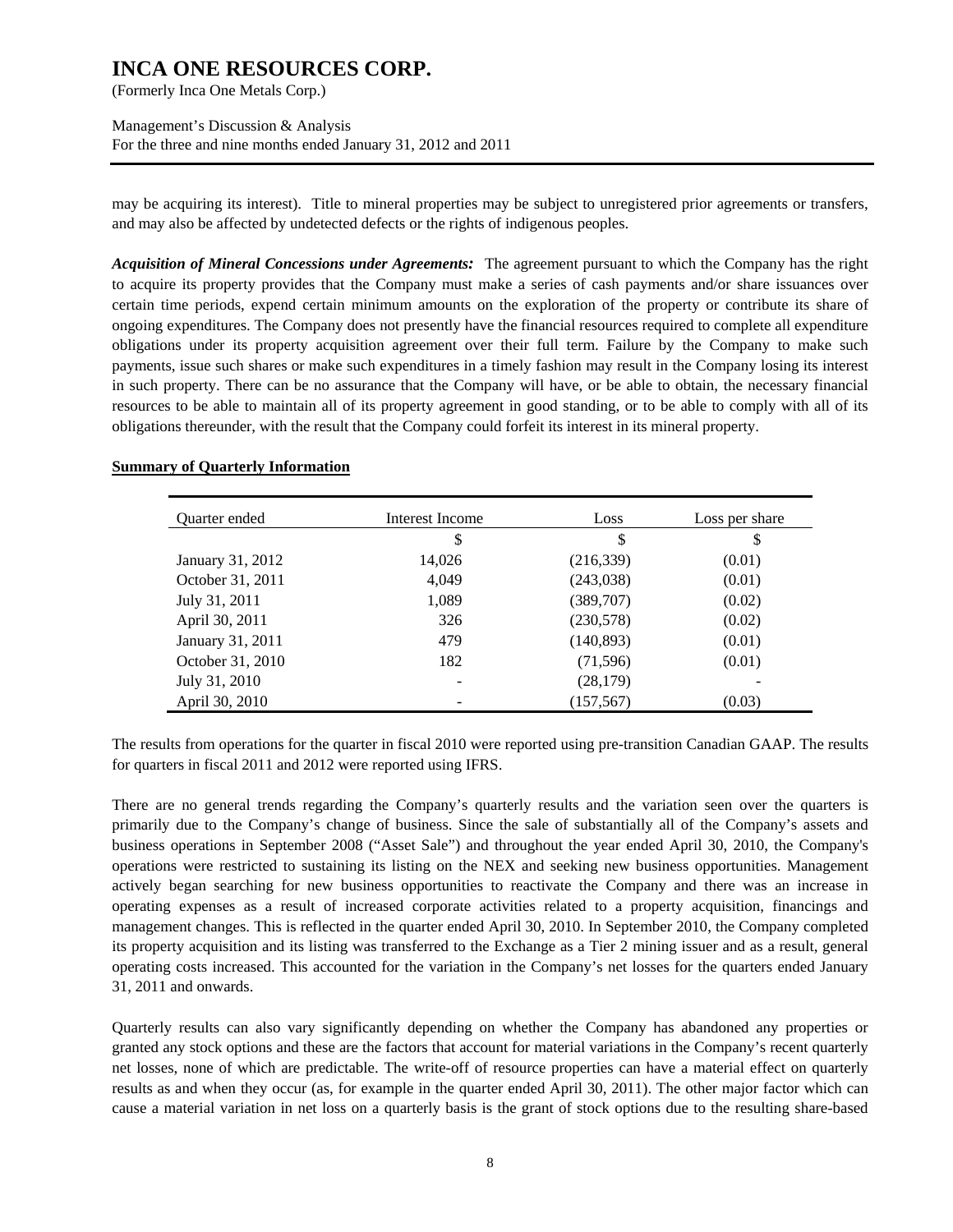(Formerly Inca One Metals Corp.)

Management's Discussion & Analysis For the three and nine months ended January 31, 2012 and 2011

payments charges which can be significant when they arise. This can be seen in the quarters ended April 30, 2010, October 31, 2010 and July 31, 2011. The variation in finance income is related solely to the interest earned on funds held by the Company, which is dependent upon the success of the Company in raising the required financing for its activities which will vary with overall market conditions, and is therefore difficult to predict.

### **Results of Operations**

### Three months ended January 31, 2012 compared with three months ended January 31, 2011

During the three months ended January 31, 2012, the Company reported a net loss of \$216,339 compared to a net loss of \$140,893 during the three months ended January 31, 2011, representing an increase in loss of \$75,446. The increase in loss was primarily attributable to an increase in general and administrative expenses of \$81,345 as a result of increased corporate activities related to the Company's Project and related transactions. During the three months ended January 31, 2011, the Company was still negotiating the option agreement related to the Project and incurred minimal operating expenses.

During the three months ended January 31, 2012, the Company recorded share-based compensation of \$35,922 for stock options granted to directors, officers, employees and consultants of the Company to purchase 376,000 shares at \$0.50 per share for a period of ten years expiring May 13, 2021 and 820,000 shares at \$0.43 per share for a period of ten years expiring July 11, 2021. No share-based compensation was recorded for the three months ended January 31, 2011.

### Nine months ended January 31, 2012 compared with nine months ended January 31, 2011

During the nine months ended January 31, 2012, the Company reported a net loss of \$849,084 compared to a net loss of \$240,668 during the nine months ended January 31, 2011, representing an increase in loss of \$608,416. The increase in loss was primarily attributable to an increase in general and administrative expenses of \$622,083 as a result of increased corporate activities related to the Company's Project and related transactions. During the nine months ended January 31, 2011, the Company was still negotiating the option agreement related to the Project and incurred minimal operating expenses.

During the nine months ended January 31, 2012, consulting and management fees increased by \$101,140 as a result of an increase in monthly management fees of \$4,000 to the CEO of the Company. In addition, the Company retained consultants to perform corporate communications, marketing and other public relations services. No marketing and public relations expenses were incurred in the prior period.

Office, rent and administration increased by \$72,257 as a result of an increase in finance and administrative staff to support the growing requirements of the Company and its offices in Peru.

During the nine months ended January 31, 2012, the Company incurred travel, advertising and promotion of \$211,105 as compared to \$86,350 during the prior period. The expenditures consisted of travel and accommodation related to various trips to Peru, expenses related to distribution of investment materials and other marketing efforts carried out during the period. There was an increase in travel expenditures due to various projects that the Company is carrying out for its Project in Peru. There was also an increase in marketing and public relations activities during the period.

During the nine months ended January 31, 2012, the Company recorded share-based compensation of \$335,558 for stock options granted to directors, officers, employees and consultants of the Company to purchase 376,000 shares at \$0.50 per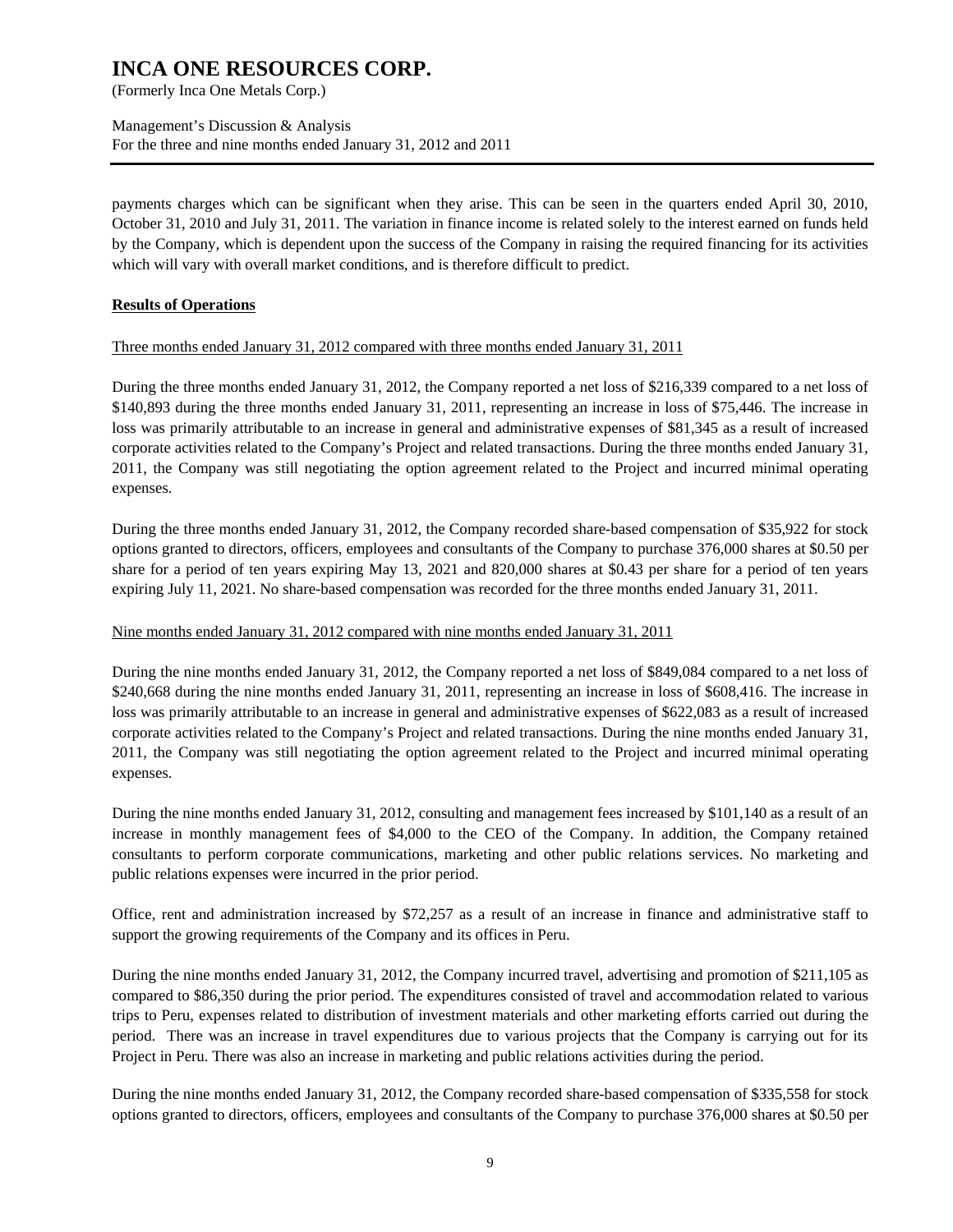(Formerly Inca One Metals Corp.)

Management's Discussion & Analysis For the three and nine months ended January 31, 2012 and 2011

share for a period of ten years expiring May 13, 2021 and 820,000 shares at \$0.43 per share for a period of ten years expiring July 11, 2021. During the nine months ended January 31, 2011, the Company recorded share-based compensation of \$27,739 for stock options granted to directors, officers and employees of the Company to purchase 136,000 shares at \$0.22 per share for a period of ten years expiring September 23, 2020.

### **Liquidity and Capital Resources**

The Company has no revenue generating operations from which it can internally generate funds. The Company has financed its operations and met its capital requirements primarily through the issuance of capital stock by way of private placements and the exercise of share purchase warrants previously issued, and from loans from related parties. As at January 31, 2012, the Company had cash and cash equivalents of \$1,073,938 representing an increase of \$373,085 compared with cash and cash equivalents of \$700,853 at April 30, 2011. The increase in cash resulted mainly from net inflows of cash of \$1,851,518 from private placements and \$95,557 from exercise of warrants offset by net outflows of cash of \$679,443 for operations, \$120,000 for loans repayment, \$754,985 for exploration and evaluation assets expenditures and \$19,562 for purchase of equipment.

The Company reported working capital of \$1,198,995 at January 31, 2012 as compared to working capital of \$554,697 as at April 30, 2011, representing an increase in working capital by \$644,298.

During the nine months ended January 31, 2012, the Company completed a private placement of 5,000,000 units at \$0.40 per unit for gross proceeds of \$2,000,000. The Company paid \$136,790 and issued 87,750 common shares at a fair value of \$35,100 as finders' fees and incurred \$11,692 regulatory expenses on this private placement.

As at the date of this MD&A, the other source of funds currently potentially available to the Company are through the exercise of its outstanding exercisable options and share purchase warrants (See Summary of Outstanding Share Data – (a) options, (b) warrants). However, there can be no assurance that these outstanding convertible securities will be exercised, particularly if the trading price of the common shares on the Exchange does not exceed, by a material amount and for a reasonable period, the exercise price of such convertible securities at some time prior to their expiry dates.

The Company has not entered into any long-term lease commitments. However, the Company is subject to mineral property commitments as outlined in Note 5 to its unaudited condensed interim consolidated financial statements for the nine months ended January 31, 2012.

The Company has prepared a budget for its cash flows and management expects that it has sufficient liquidity to meet its obligations for the next twelve months. The Company will be required to raise additional capital in order to make option payments, incur expenditures to maintain its option to acquire an interest in the Las Huaquillas project and to fund working capital requirements in the long term. Although the Company has previously been successful in raising the funds required for its operations, there can be no assurance that the Company will have sufficient financing to meet its future capital requirements or that additional financing will be available on terms acceptable to the Company in the future.

The Company's overall success will be affected by its current or future business activities. The Company is in the process of acquiring and exploring its interests in a resource property and has not yet determined whether this property contains mineral deposits that are economically recoverable. The recoverability of expenditures incurred to earn an interest in this resource property are dependent upon the existence of economically recoverable reserves, securing and maintaining title and beneficial interest in the property, obtaining necessary financing to explore and develop the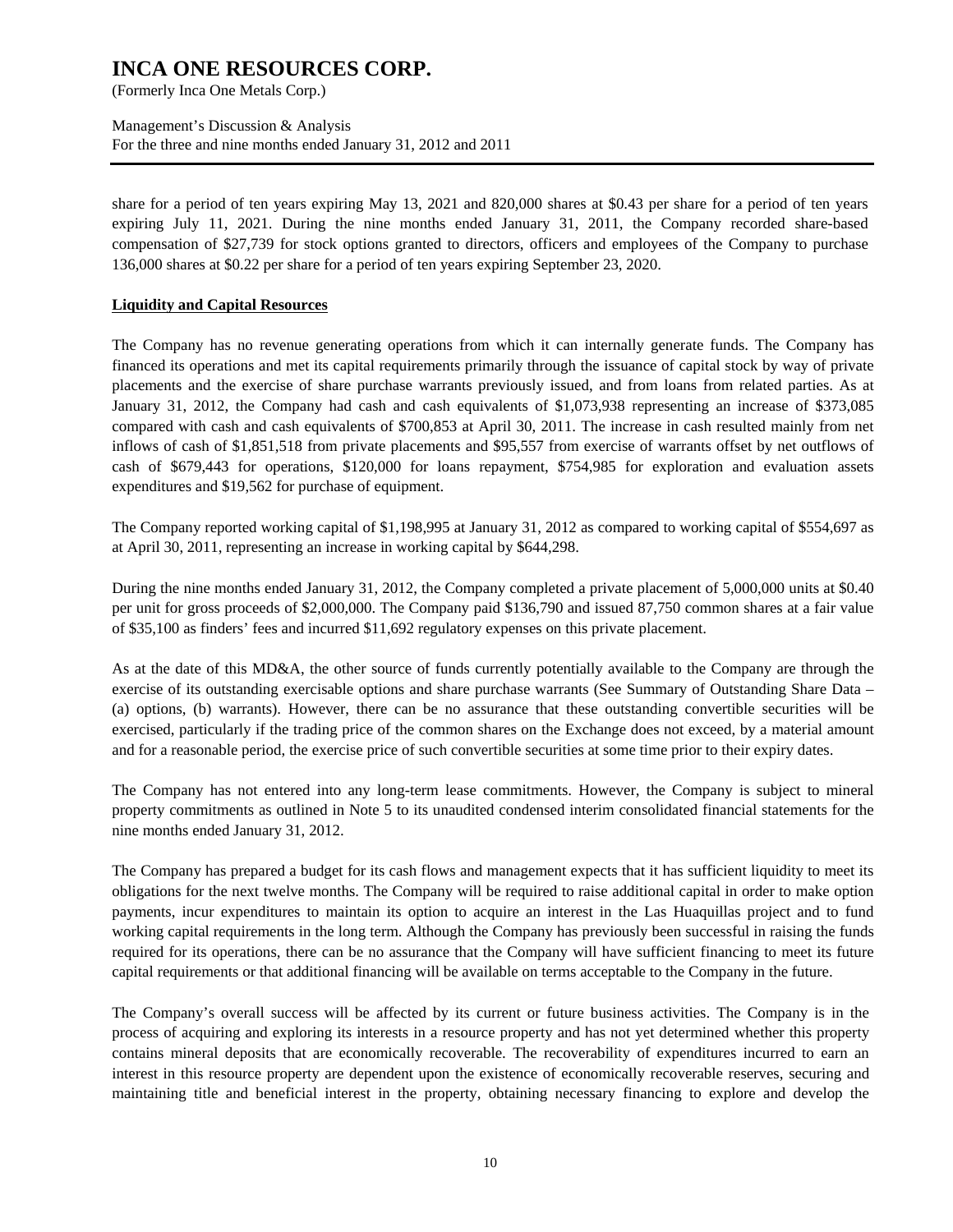(Formerly Inca One Metals Corp.)

Management's Discussion & Analysis For the three and nine months ended January 31, 2012 and 2011

property, and upon future profitable production or proceeds from disposition of its resource property. See *"Risk Factors*".

### **Transaction with Related Parties**

The Company has entered into certain transactions with related parties during the three and nine months ended January 31, 2012. All transactions with related parties have occurred in the normal course of operations and are measured at the exchange amount, which is the amount of consideration established and agreed upon by the related parties.

A description of the related party transactions is as follows:

| Name and Relationship to                                                                                             | Purpose of                                        | Three months  | Three months  | Nine months   | Nine months   |
|----------------------------------------------------------------------------------------------------------------------|---------------------------------------------------|---------------|---------------|---------------|---------------|
| Company                                                                                                              | Transaction                                       | ended January | ended January | ended January | ended January |
|                                                                                                                      |                                                   | 31, 2012      | 31, 2011      | 31, 2012      | 31, 2011      |
|                                                                                                                      |                                                   | \$            | \$            | \$            | S.            |
| Ekelly Investments Ltd., a<br>company controlled by<br>Edward Kelly, a Director and<br>CEO of the Company            | Management fees                                   | 24,000        | 12,000        | 66,000        | 19,500        |
| James L. Harris Law<br>Corporation, a company<br>controlled by James Haris,<br>corporate secretary of the<br>Company | Legal fees and share<br>issue costs               | 1,452         | 52            | 17,634        | 28,495        |
| Remstar Resources Ltd., a<br>company with a common<br>CFO.                                                           | Office, rent and<br>administration <sup>(1)</sup> | 23,100        | 8,100         | 59,300        | 18,900        |
| Ultra Lithium Inc., a company<br>with a common CFO.                                                                  | Rent <sup>(2)</sup>                               | 1,800         | 1,800         | 5,400         | 4,200         |
| JLHLC Holding Inc., a<br>company controlled by an<br>officer of the Company                                          | Interest on loan $(3)$                            |               | 1,815         | 493           | 3,317         |

(1) The Company entered into a month-to-month arrangement with Remstar Resources Ltd. whereby Remstar provides for office premises and support related to accounting, administration and financial reporting. Of the monthly fees paid to Remstar, \$2,500 is allocated to the services of Nilda Rivera, CFO of the Company.

(2) The Company entered into a month-to-month arrangement for the rental of office premises.

(3) The Company received a short-term loan from JLHLC Holdings Inc. pursuant to a loan agreement dated August 16, 2010. The loan has a term of one year maturing August 31, 2011 and bears interest at 12% per annum. The loan was fully repaid during the six months ended October 31, 2011.

Included in prepaid expenses were rent deposits of \$1,200 (April 30, 2011 - \$1,200) paid to companies having an officer in common.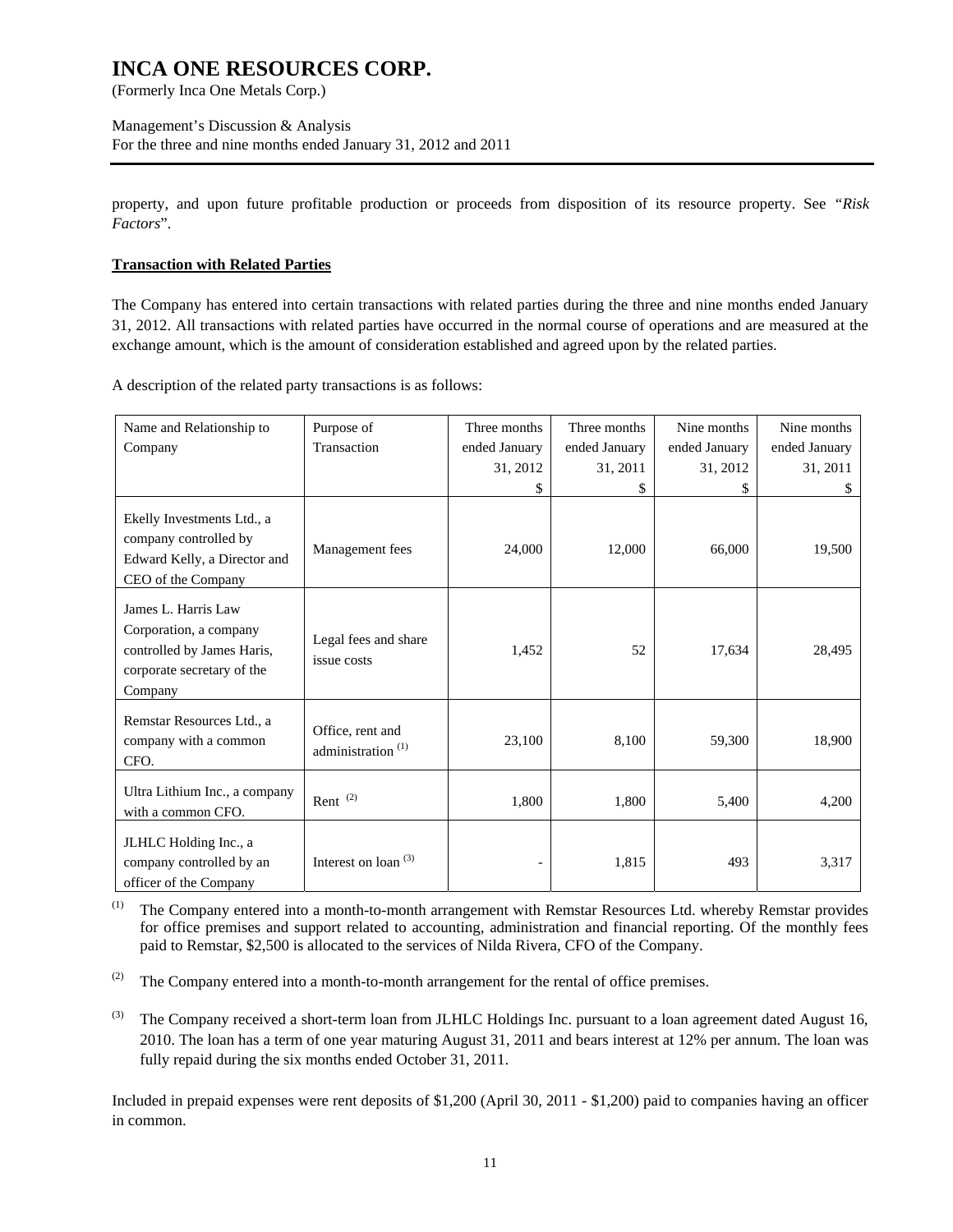(Formerly Inca One Metals Corp.)

Management's Discussion & Analysis For the three and nine months ended January 31, 2012 and 2011

Included in accounts payable and accrued liabilities was an expense reimbursement of \$14,856 (April 30, 2011 - \$Nil) payable to an officer of the Company.

Included in accounts payable and accrued liabilities was a legal fee of \$Nil (April 30, 2011 - \$7,627) payable to a company controlled by an officer of the Company.

Included in accounts payable and accrued liabilities was a management fee of \$Nil (April 30, 2011 - \$6,003) payable to a company controlled by an officer of the Company.

### **Critical Accounting Estimates**

The preparation of the Company's consolidated financial statements in conformity with IFRS requires management to make judgments, estimates and assumptions that affect the reported amounts of assets, liabilities and contingent liabilities at the date of the consolidated financial statements and reported amounts of revenues and expenses during the reporting period. Estimates and assumptions are continuously evaluated and are based on management's experience and other factors, including expectations of future events that are believed to be reasonable under the circumstances. However, actual outcomes can differ from these estimates. Revisions to accounting estimates are recognized in the period in which the estimates are revised and in any future periods affected.

Areas requiring a significant degree of estimation and judgment relate to the recoverability of the carrying value of exploration and evaluation assets, fair value measurements for financial instruments and share-based payments and other equity-based payments and the estimated useful life and recoverability of equipment. Actual results may differ from those estimates and judgments.

### **Changes in Accounting Policies including Initial Adoption**

#### Adoption of IFRS

The condensed interim consolidated financial statements of the Company have been prepared in accordance with International Accounting Standards ("IAS") 34, "Interim Financial Reporting" and IFRS 1, "First time adoption of International Financial Reporting Standards ("IFRS")" using accounting policies consistent with IFRS as issued by the International Accounting Standards Board ("IASB") and interpretations issued by the IFRS Interpretations Committee ("IFRIC").

The Company adopted IFRS on May 1, 2011, with the conversion date of May 1, 2010 representing the Company's opening IFRS balance sheet. As required by IFRS 1, First-time Adoption of IFRS, the Company will apply the IFRS in effect as at April 30, 2012 on a full retrospective basis, except where permitted or required under an IFRS 1 exemption.

The condensed interim consolidated financial statements do not include all of the information required for full annual financial statements and should be read in conjunction with the audited annual financial statements of the Company as at and for the year ended April 30, 2011 prepared in accordance with Canadian GAAP. The basis of presentation of these condensed interim consolidated financial statements is different to that of the Company's most recent annual financial statements due to the first time adoption of IFRS.

The impact of the conversion from Canadian GAAP to IFRS is explained in note 10 to the Company's condensed interim consolidated financial statements for the three and nine months ended January 31, 2012. Note 10 includes reconciliations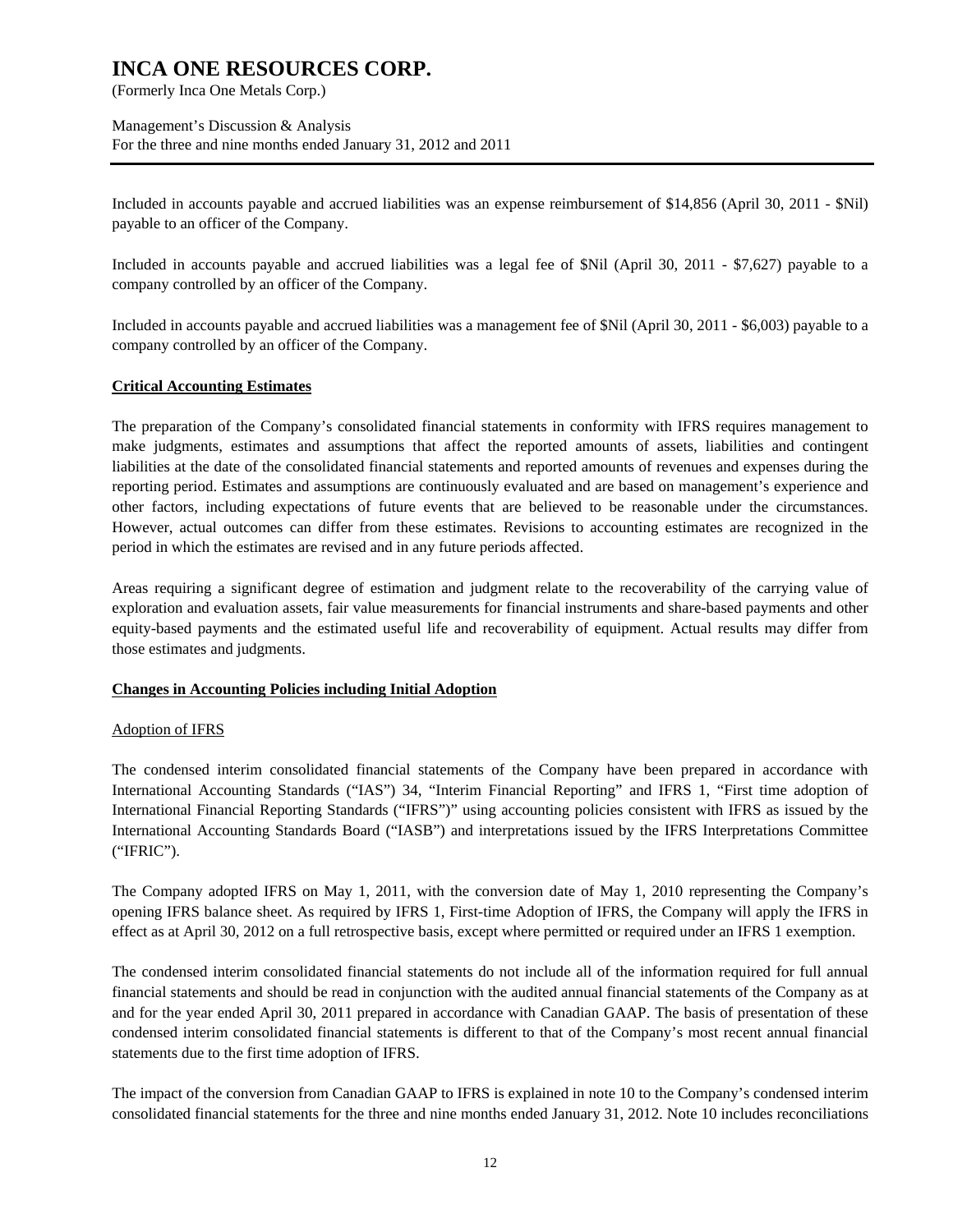(Formerly Inca One Metals Corp.)

Management's Discussion & Analysis For the three and nine months ended January 31, 2012 and 2011

of the Company's condensed interim consolidated statements of financial position and consolidated statements of loss and comprehensive loss for comparative periods prepared in accordance with Canadian GAAP and as previously reported to those prepared and reported in these unaudited condensed interim consolidated financial statements in accordance with IFRS. The adoption of IFRS had no impact on the Company's statements of loss and comprehensive loss and statements of cash flows.

### **Recent Accounting Pronouncements**

The following IFRS standards have been recently issued by the International Accounting Standards Board ("IASB"): The Company is assessing the impact of these new standards, but does not expect them to have a significant effect on the financial statements.

a) IFRS 10, Consolidated Financial Statements

In 2011, the IASB issued IFRS 10 which provides additional guidance to determine whether an investee should be consolidated. The guidance applies to all investees, including special purpose entities. The standard is required to be adopted for periods beginning January 1, 2013.

b) IFRS 11, Joint Arrangements

In 2011, the IASB issued IFRS 11 which presents a new model for determining whether an entity should account for joint arrangements using proportionate consolidation or the equity method. An entity will have to follow the substance rather than legal form of a joint arrangement and will no longer have a choice of accounting method. The standard is required to be adopted for periods beginning January 1, 2013.

c) IFRS 12, Disclosure of Interests in Other Entities

In 2011, the IASB issued IFRS 12 which aggregates and amends disclosure requirements included within other standards. The standard requires a company to provide disclosures about subsidiaries, joint arrangements, associates and unconsolidated structured entities. The standard is required to be adopted for periods beginning January 1, 2013.

d) IFRS 13, Fair value measurement

In 2011, the IASB issued IFRS 13 to provide comprehensive guidance for instances where IFRS requires fair value to be used. The standard provides guidance on determining fair value and requires disclosures about those measurements. The standard is required to be adopted for periods beginning January 1, 2013.

e) IAS 1, Presentation of Items of Other Comprehensive Income

In 2011, the IASB issued amendments to IAS 1 Presentation of Financial Statements to split items of other comprehensive income (OCI) between those that are reclassed to income and those that are not. The standard is required to be adopted for periods beginning on or after July 1, 2012.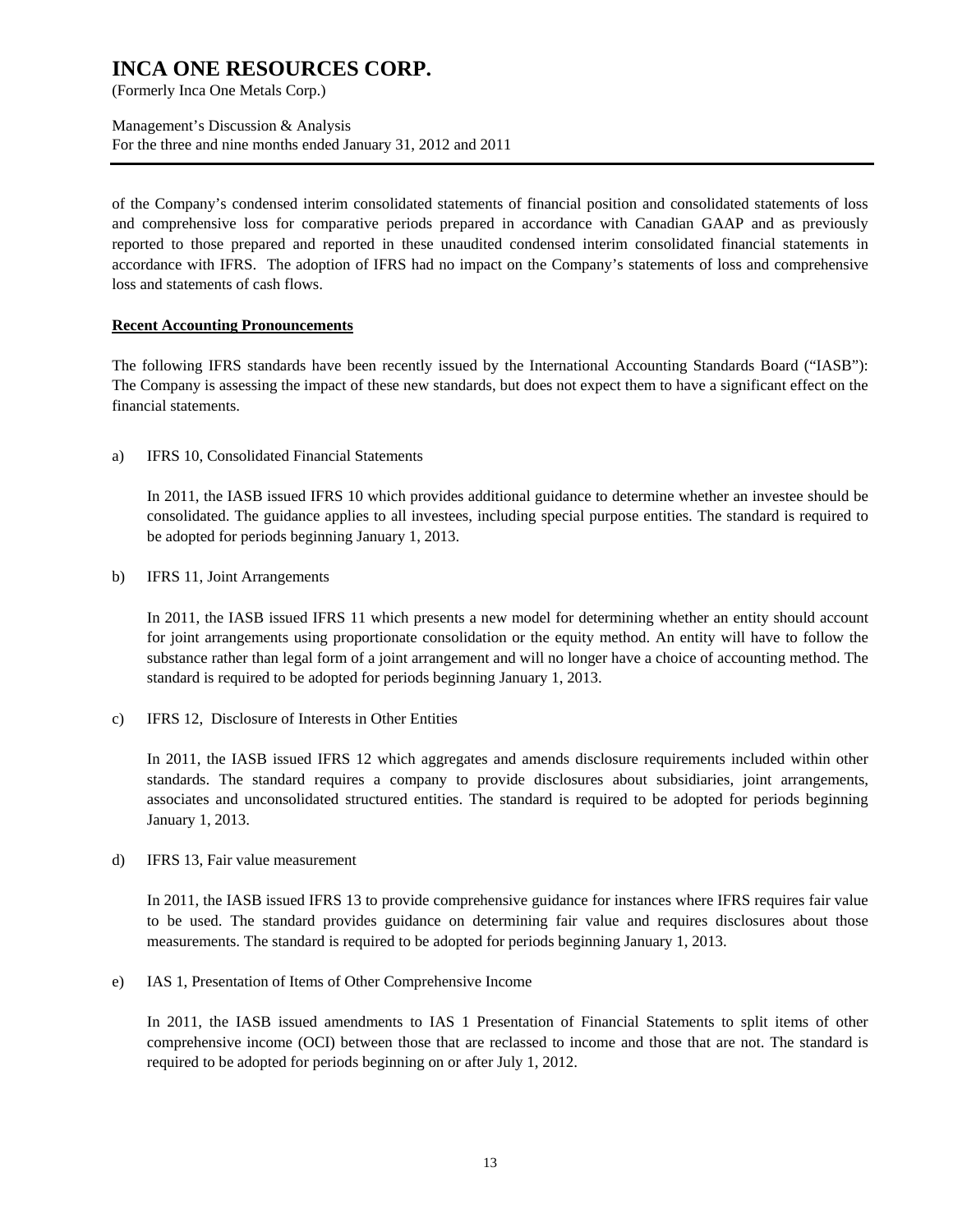(Formerly Inca One Metals Corp.)

Management's Discussion & Analysis For the three and nine months ended January 31, 2012 and 2011

### f) IAS 27, Separate Financial Statements

The IASB issued amendments to IAS 27 Separate Financial Statements to coincide with the changes made in IFRS 10, but retains the current guidance for separate financial statements.

g) IAS 28, Investments in Associates and Joint Ventures

The lASB issued amendments to lAS 28 Investments in Associates and Joint Ventures to coincide with the changes made in IFRS 10 and IFRS 11.

h) IFRS 7, Financial Instruments: Disclosures

In 2011, IASB issued amendments to IFRS 7 Financial Instruments: Disclosures relating to disclosure requirements for the offsetting of financial assets and liabilities when offsetting is permitted under IFRS. The disclosure amendments are required to be adopted retrospectively for periods beginning January 1, 2013.

#### **Financial Instruments and Other Instruments**

(a) Fair value of financial instruments

As at January 31, 2012, the Company's financial instruments consist of cash and cash equivalents, receivables, accounts payable and accrued liabilities and loans payable. Cash and cash equivalents are classified as fair value through profit and loss and measured at fair value. Receivables are classified as loans and receivables and measured at amortized cost. Accounts payable and accrued liabilities and loans payable are classified as other financial liabilities and are measured at amortized cost. The fair values of these financial instruments approximate their carrying values because of their short term nature and/or the existence of market related interest rates on the instruments. Fair values were obtained by Level 1 hierarchy inputs.

(b) Financial instruments risk

The Company is exposed in varying degrees to a variety of financial instrument related to risks. The Board approves and monitors the risk management processes:

(i) Credit risk

Credit risk is the risk of an unexpected loss if a customer or third party to a financial instrument fails to meet its contractual obligations. The Company is subject to credit risk on the cash balances at the bank, its shortterm bank guaranteed investment certificates and receivables and advances. Cash and cash equivalents consisting of Guaranteed Investment Certificates ("GICs") have been invested with Schedule 1 banks or equivalents, with its cash held in Canadian based banking institutions, authorized under the Bank Act to accept deposits, which may be eligible for deposit insurance provided by the Canadian Deposit Insurance Corporation. Receivables consist of harmonized sales tax recoverable and interest receivable.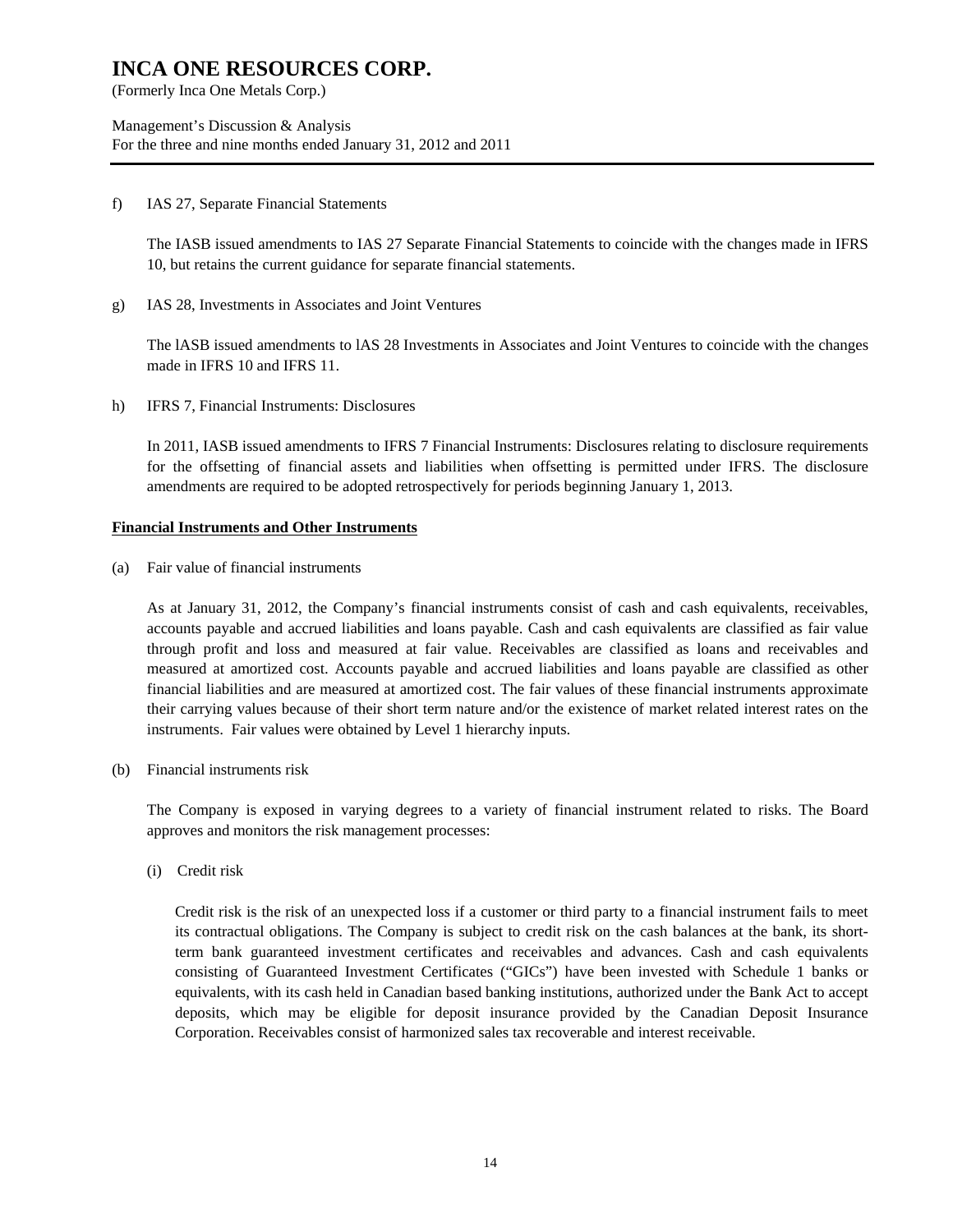(Formerly Inca One Metals Corp.)

### Management's Discussion & Analysis For the three and nine months ended January 31, 2012 and 2011

#### (ii) Liquidity risk

The Company's approach to managing liquidity is to ensure that it will have sufficient liquidity to settle obligations and liabilities when due. As at January 31, 2012, the Company had cash and cash equivalents of \$1,073,938 to settle current liabilities of \$44,436 which consist of accounts payable that are considered short term and settled within 30 days. The Company believes that it has sufficient capital to meet its requirements for the next twelve months.

#### (iii) Market risk

(a) Interest rate risk

Interest rate risk is the risk that the fair value or future cash flows of a financial instrument will fluctuate because of changes in market interest rates.

The Company's cash and cash equivalents attract interest at floating rates and have maturities of 90 days or less. A change of 100 basis points in the interest rates would not be material to the financial statements.

### (b) Foreign currency risk

Foreign exchange risk is the risk that the fair value of future cash flows of a financial instrument will fluctuate because of the changes in the foreign exchange rates. The Company is exposed to the financial risk related to the fluctuation of foreign exchange rates. The Company holds cash in Canadian, United States and Peruvian currencies in line with forecasted expenditures. The Company's main risk is associated with the fluctuations in the US dollar and the Peruvian New Sol ("Sol") and assets and liabilities are translated based on the foreign currency translation policy described in note 2(d) to the Company's condensed consolidated interim financial statements.

The Company's net exposure to the US dollar and Sol on financial instruments is as follows:

|                              | January 31, 2012 | April 30, 2011 | May 1, 2010 |
|------------------------------|------------------|----------------|-------------|
|                              | \$               | \$             | S           |
| US dollar:                   |                  |                |             |
| Cash and cash equivalents    | 60,669           |                |             |
|                              |                  |                |             |
| Sol:                         |                  |                |             |
| Cash and cash equivalents    | 10,349           |                |             |
| Receivables                  | 5,164            |                |             |
| Accounts payable and accrued |                  |                |             |
| liabilities                  | (28, 392)        |                |             |
| Net Sol                      | (12, 879)        | -              |             |
|                              |                  |                |             |

The Company has determined that an effect of a 10% increase or decrease in the US dollar and Sol against the Canadian dollar on financial assets and liabilities as at January 31, 2012, including cash and cash equivalents denominated in US dollars and Sol, would result in an insignificant change to the net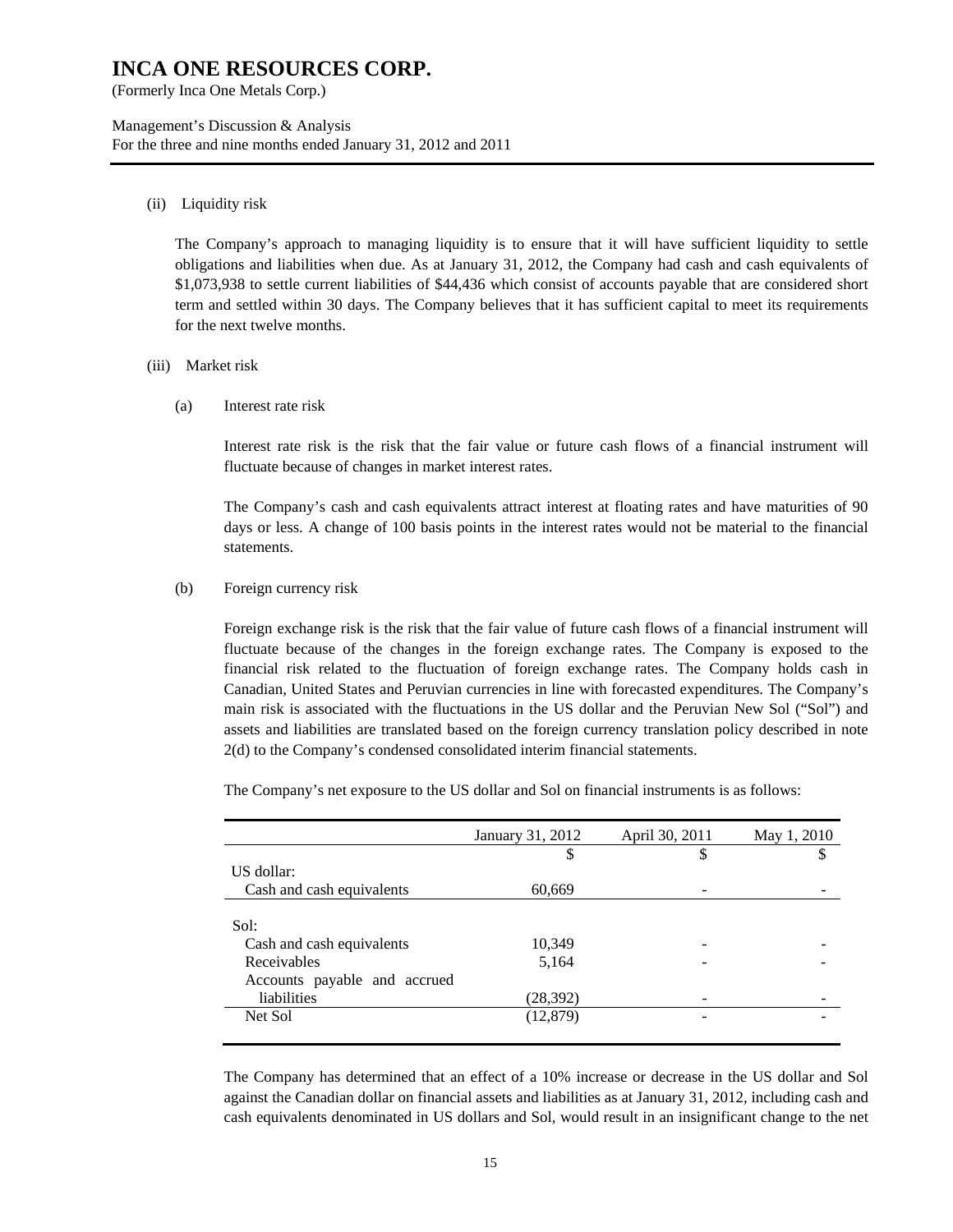(Formerly Inca One Metals Corp.)

Management's Discussion & Analysis For the three and nine months ended January 31, 2012 and 2011

> loss and comprehensive loss for the nine months ended January 31, 2012. At January 31, 2012, the Company had no hedging agreements in place with respect to foreign exchange rates.

(c) Commodity price risk

Commodity price risk is the risk of financial loss resulting from movements in the price of the Company's commodity inputs and outputs. The Company's risk relates primarily to the expected output to be produced at its resource properties described in Note 5 to its interim consolidated financial statements from which production is not expected in the near future.

#### **Internal Control over Financial Reporting**

Internal control over financial reporting is a process designed to provide reasonable assurance regarding the reliability of financial reporting and the preparation of financial statements for external purposes in accordance with IFRS. The Chief Executive Officer and Chief Financial Officer have concluded that there have been no changes in the Company's internal control over financial reporting during the nine months ended January 31, 2012 that have materially affected, or are reasonably likely to materially affect the Company's internal control over financial reporting. As of January 31, 2012, the Company's internal control over financial reporting was effective.

### **Summary of Outstanding Share Data**

As at the date of this MD&A, the Company had 22,772,374 common shares issued and the following options and warrants outstanding:

| Number of options        | Exercise price | Expiry date        | Exercisable |
|--------------------------|----------------|--------------------|-------------|
| $311,000^{(1)}$          | \$0.135        | February 18, 2015  | 311,000     |
| $600,000$ <sup>(1)</sup> | \$0.125        | April 7, 2015      | 600,000     |
| 124,000                  | \$0.220        | September 23, 2020 | 124,000     |
| 376,000                  | \$0.500        | May 13, 2021       | 235,000     |
| 820,000                  | \$0.430        | July 11, 2021      | 485,000     |
| 2,231,000                |                |                    | 1,755,000   |

(a) Stock options:

(1) Of these options, 72,000 and 84,000 are held in escrow respectively.